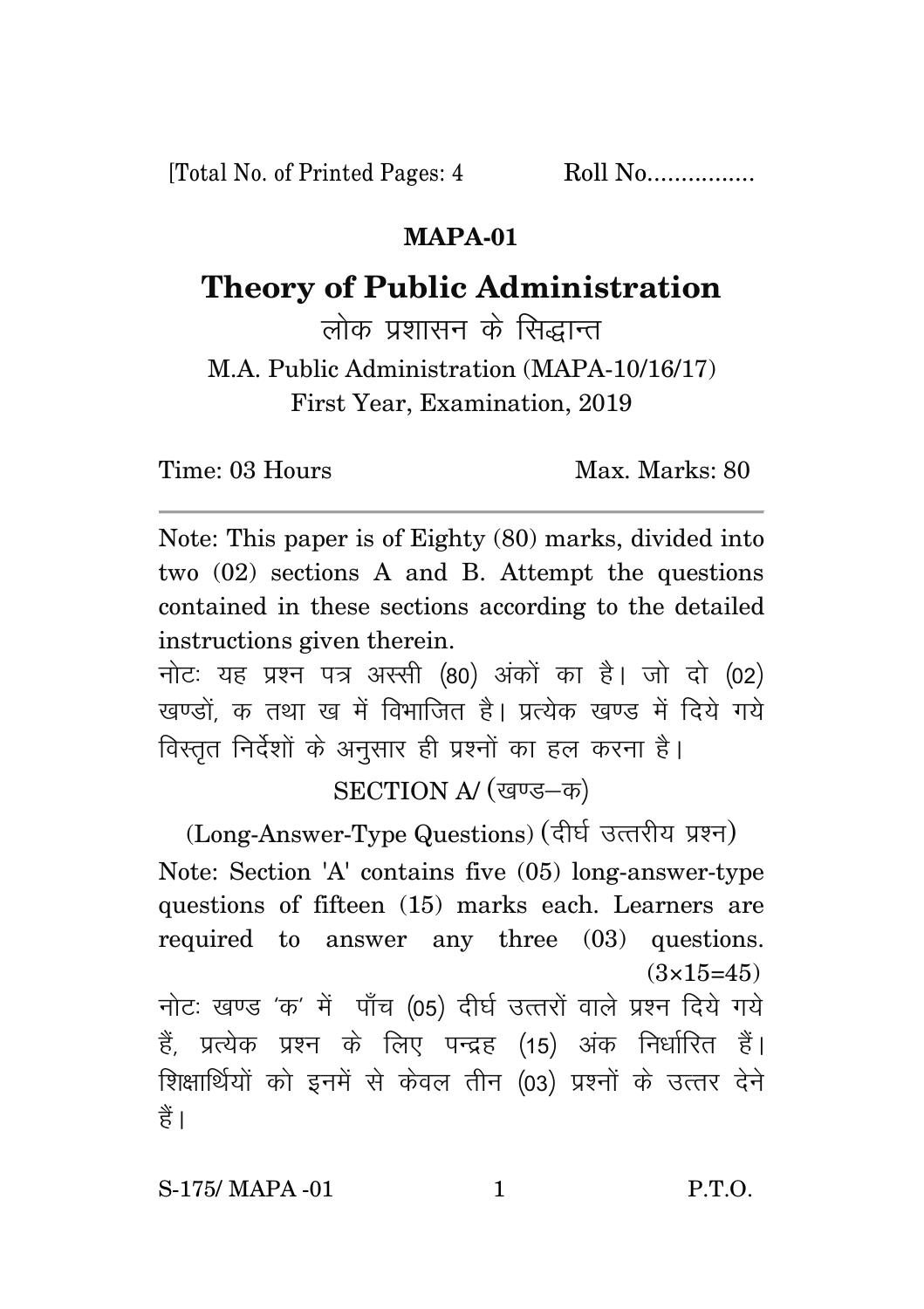1. Discuss the evolution of public administration also. Explain theory building in public administration.

लोक प्रशासन के उदय की चर्चा कीजिये। लोक प्रशासन .<br>में सिद्धांत निर्माण को भी स्पष्ट कीजिये।

- 2. Explain classical perspectives of administrative formulations with special reference to Frederick Teylor, Henri Fayol and Luther Gulick. प्रशासनिक नियमों के शास्त्रीय पहलुओं को फ्रेडरि टेलर. हेनरी फयोल और लुथर गुलिक के विशेष संदर्भ में स्पष्ट कीजिये ।
- 3. What is Haw Thorne approach? Critically examine Mayo's contribution in Haw Thorne experiments.

हाथार्न उपागम क्या है? हाथार्न प्रयोगों मे मयों के योगदान की समालोचनात्मक समीक्षा कीजिये।

4. Define Hierarchy in organisation. What are its advantages?

संगठन मे पदसोपान क्या है? इसके लाभ क्या हैं?

5. Explain parliamentary control over public administration. What are its instruments? लोक प्रशासन पर संसदीय नियंत्रण को समझाइये। इसके उपकरण क्या हैं।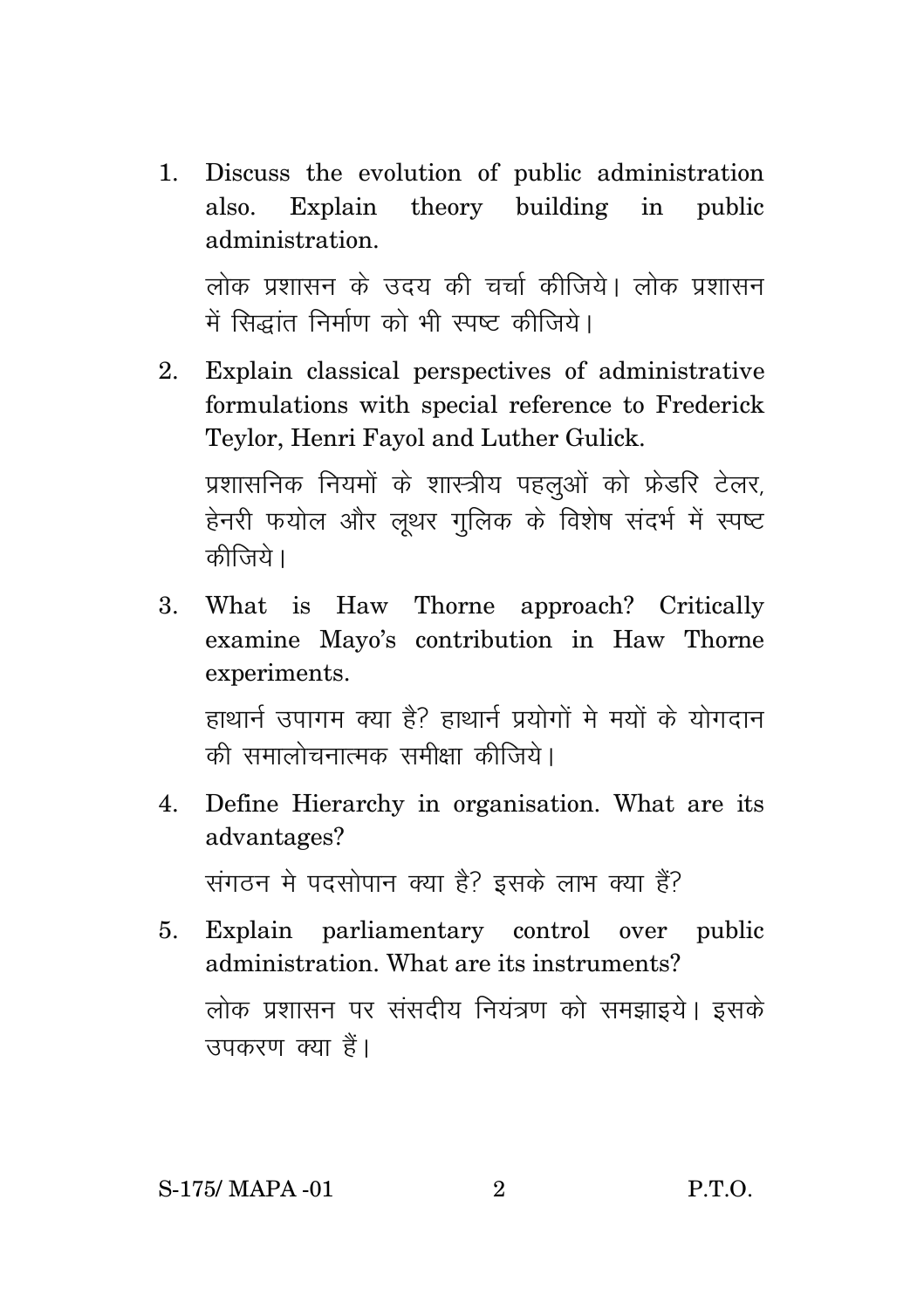Section B / (खण्ड-ख)

(Short Answer Type Questions)

(लघु उत्तरों वाले प्रश्न)

Note: Section 'B' contains eight (08) short-answer type questions of seven (07) marks each. Learners are required to answer any five (05) question only.  $(5 \times 7 = 35)$ 

नोटः खण्ड 'ख' में आठ (08) लघ उत्तरों वाले प्रश्न दिए गये हैं, प्रत्येक प्रश्न के लिए सात (07) अंक निर्धारित हैं। शिक्षार्थियों को इनमें से केवल पाँच (05) प्रश्नों के उत्तर देने हैं।

1. Explain interrelations of economics politics and public administrations.

अर्थशास्त्र राजनीति शास्त्र और लोक प्रशासन के पारस्परिक सम्बन्धों को समझाइये।

2. Define new public administration with reference to Dwight Waldo.

ड़विट वालडो के संदर्भ मे नवीन लोक प्रशासन की परिभाषा दीजिये।

3. Gulick coined the acronym of "POSDCORB" to define executive functions. Explain the acronym. गुलिक ने परिवर्णी शब्द '' $\overline{POSDCORB}$ '' को कार्यकारणी के कार्यो को पहचानने के लिये ढाला। इस परिवर्णी शब्द को समझाइये।

S-175/ MAPA -01 3 P.T.O.